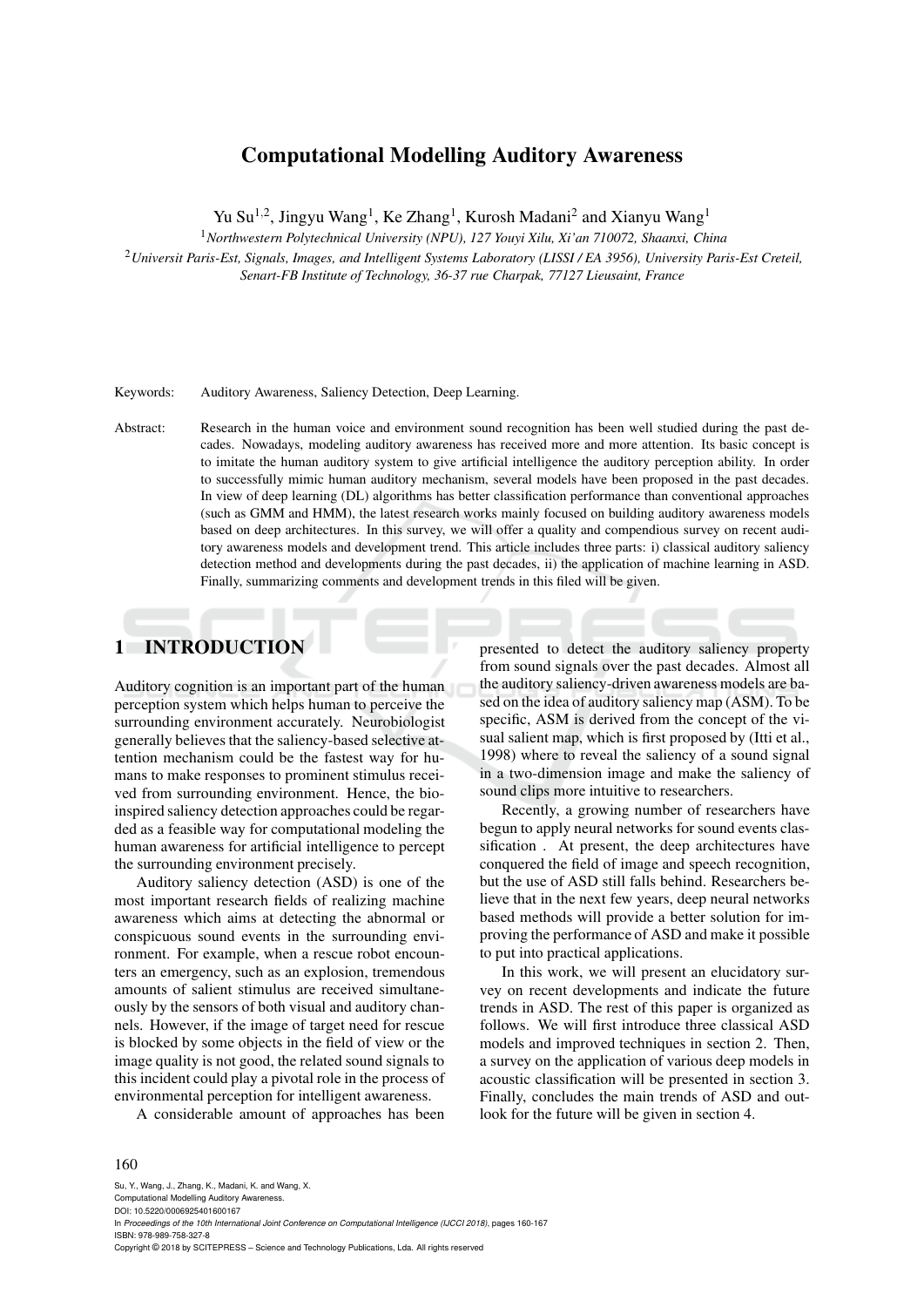## **2 AUDITORY SALIENCY MAP**

Before discussing various auditory saliency detection models, we first depict three classical models which are the first proposed computational models for ASD.

### **2.1 Classical ASD Models**

The reason why the sound saliency can be transformed into visual representation is that visual and auditory perception channels have perceptual correlations in high-level perceptual processing. (Li et al., 2008) conducted a theoretical and experimental research on the relevance of audio-visual perception information, point out that there are correlations between images and sounds in human perception system. Moreover, the perception of auditory saliency could be converted into the perception of saliency of the visual channel. This result provides a theoretical basis and a method to realize computational models of ASD.

Based on this result, several ASD models have been proposed for salient sound detection. Kayser first proposed an auditory saliency map (ASM) based on Ittis visual saliency map in (Kayser et al., 2005). Afterward, based on Kaysers work, two improved ASM approaches were proposed by (Kalinli and Narayanan, 2008) and (Duangudom and Anderson, 2007).

The auditory saliency model proposed by Kayser is based on the spectrogram of input sound signals and the auditory saliency maps were obtained by using the center-surround difference operator and linear combination to convert auditory saliency into image saliency for further analyzing. The center-surround mechanism was applied to compare each feature maps obtained at different scales. Then normalize them to facilitate those maps that contain highly prominent peaks. These maps are folded across different scales to yield the saliency maps for each feature. Finally, linear combined the saliency maps of each feature to acquire the auditory saliency map. The structure of ASM which is identical to the visual saliency map is shown in Figure 1.

In order to improve the detection accuracy of ASM, the model presented in (Kalinli and Narayanan, 2008) added the characteristics of orientation and pitch as new sound features. The information of orientation is extracted from the spectrum at angles of 45 degrees and 135 degrees. Orientation features simulate the auditory neuron's response to dynamic ripples in the primary auditory cortex. Since the pitch is the most basic element of sound, therefore, Kalinli also considered extracting the pitch as an auditory feature.



Figure 1: Kaysers Auditory Saliency Map.

(Duangudom and Anderson, 2007) proposed the third classical ASM in which the time-frequency receiver domain model and adaptive suppression were used to provide the final auditory saliency map. The model presented in this paper is basically the same as Kayser's auditory saliency map, but this model extracted three different kinds of features: global energy, time modulation, spectral modulation and high temporal-spectral modulation.

These models have been proved to be effective, however, they all use simple sounds or speeches to test their models. Kayser and Duangudom tested their models on simple sounds with noises. Results show that Kaysers model matches psychoacoustic experiment results of human saliency perception. Duangudom uses the same type of sounds but his model gives lower achievement than Kaysers result. The model proposed by Kalinli has been tested only on prominent syllables in speech. As the environment sound does not contain a definite pitch and its instability characteristics, the sound saliency detection accuracy of these models are doubtful. Figure 2 shows the real environment sound (dog barging and crickets with rain) saliency detection result of Kayser's model. The yellow part of the ASM represents the conspicuous part of a sound clip while the blue part represents the background noises. It is shown from the results that the accuracy and robustness of Kayser's approach will decrease sharply when the background noise is relatively strong and overlaps the salient sounds.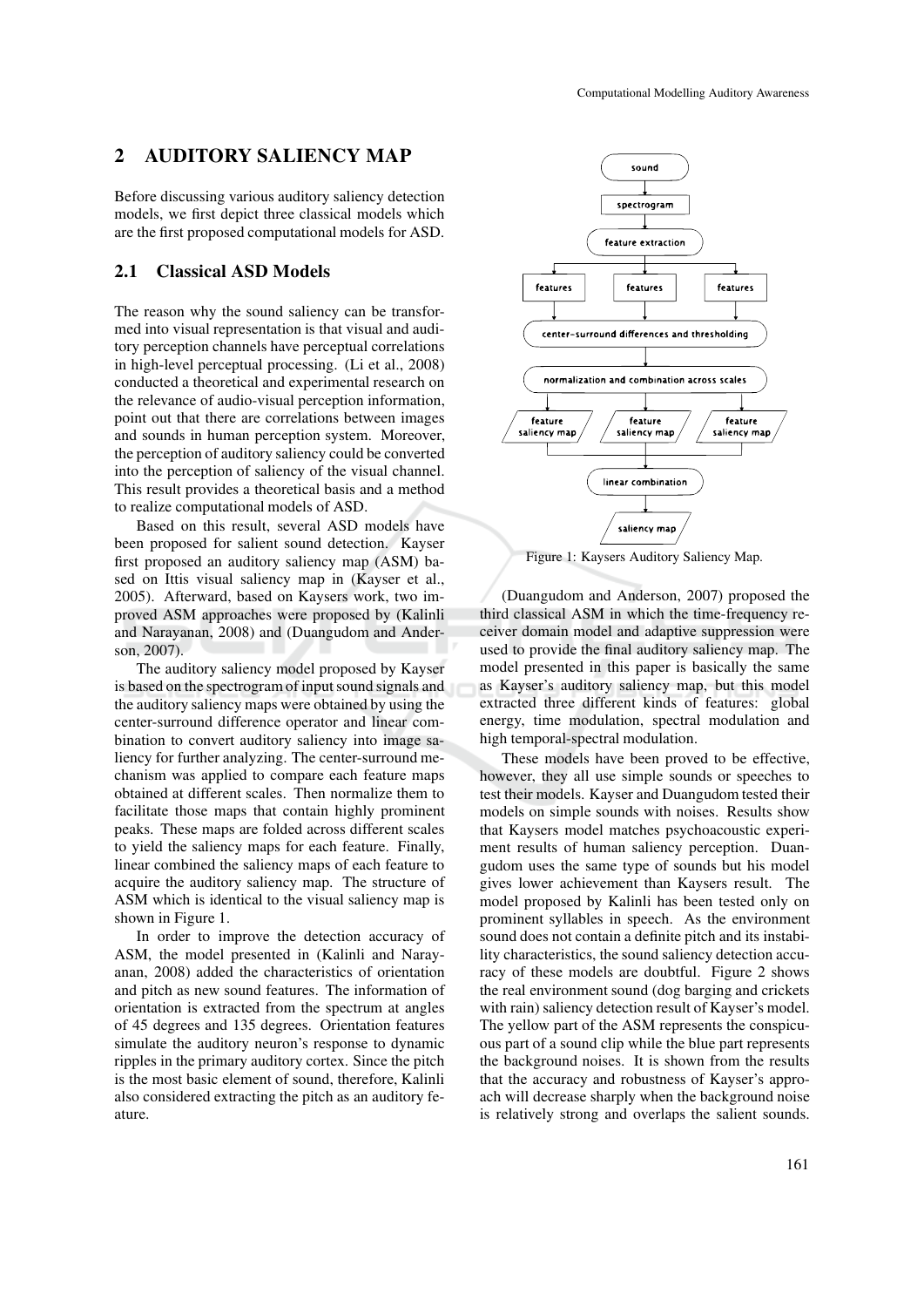

Figure 2: The auditory saliency map of Kaysers model.

The other two classical models which based on the similar detection principle could also confront the same limitation.

### **2.2 Improved ASD Models**

In order to solve the drawbacks of applying only auditory saliency map for extraction features, many researches have proposed several new ASD models during the past decades. Based on the theory that the auditory saliency of a sound event is obtained by measuring the difference in the time domain between the sound and its surrounding sounds, (Kaya and Elhilali, 2012) proposed a novel model which only defined over time. Unlike the previously mentioned three auditory saliency maps which transform the input sound events into the spectrogram at first, this auditory saliency map treats the input signals as a one-dimensional temporal input. The model uses rich high-dimensional feature space to define auditory events and each auditory dimension was processed across multiple scales but only considers the temporal saliency of the sound.

Research shows that the three classical models only performed well when detecting the saliency of short-term sound signals. For overcoming this drawback, (Botteldooren and De Coensel, 2009) proposed an auditory saliency map for detecting the saliency in long-term sound signals. This model first formed a sonic environment by 1/3 octave band spectrograms of different sound signals and implemented the method proposed in (Zwicker and Fastl, 2013) for calculating a simplified cochlea. Considering the energy masking effects, for one sound source, all the other sound sources can be considered as the background noise. Thus, the specific loudness versus time map contains only non-zero values for those time and space portions of each source, which are not obscured by the sum of all other sources. Then, the same approach for extracting the multi-scale feature maps and the process of forming the final ASM proposed in classical approach mentioned above is applied to acquire the final saliency map. To provide the essential higher-level cognitive information, while referring to the limited knowledge of the attention mechanism, a simple feedback mechanism is applied to simulate top-down attention mechanisms. In order to validate the efficiency of this model, it has been used to study the ability of typical urban parks to mask road traffic noise. Results showed that it can effectively mask the noise generated by traffics while this model showed how perceptual masking could work in addition to energetic or physiological masking to improve the mental image of a sonic environment.

In order to understand how does human divert our attention in different voices over time, (De Coensel and Botteldooren, 2010) proposed a model for mimicking human top-down and bottom-up attention mechanisms. The model consists of four parts. Each input sounds and their summation are first converted to spectrums through the Gammatone filterbank separately. Then, the spectrogram of signals summation is calculated by Kaysers ASM to obtain the saliency map *S* and Time-Frequency masks for the spectrograms *M<sup>i</sup>* of each sound resources was calculated at the same time. Afterward, T-F masked spectrograms *M<sup>i</sup>* and auditory saliency map *S* are combined to yield the saliency score of each acoustic signal via:

$$
S_i(t) = \int M_i(t, f) S(t, f) df \tag{1}
$$

It should be noticed that this equation hypothesis that saliency combined across frequency channels. After saliency scores calculation, Coensel proposed an attention model which mainly based on a function model proposed by (Knudsen, 2007) while implement the winner-takes-all competition to identify the most salient sound. The model was tested with the sound of traffic and its surroundings while the results proved that this model can mask undesired sound signals.

Inspired by the research results of bird auditory system, a task-related sound locating method through interaural time difference and interaural level diffe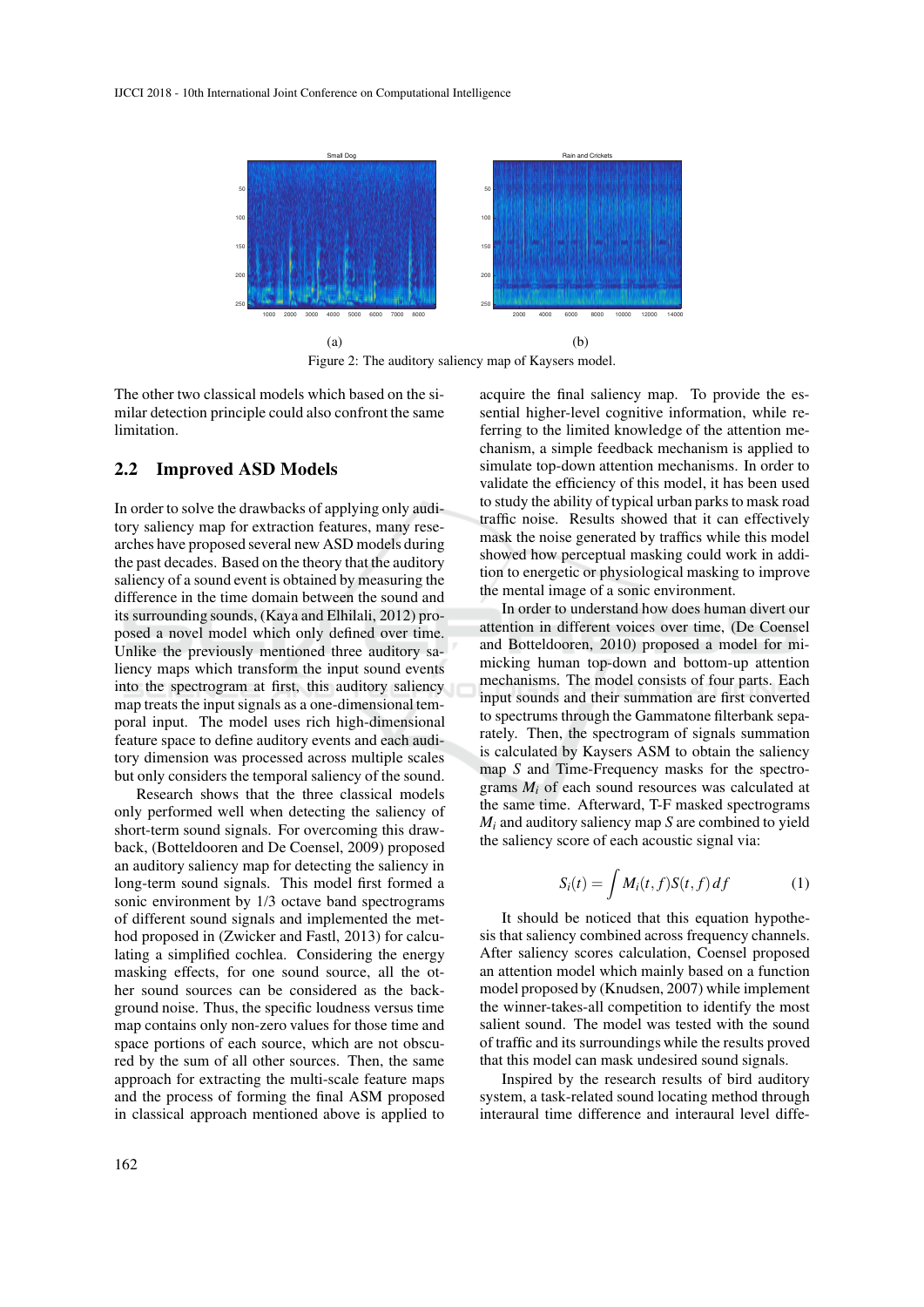rence was presented in (Mosadeghzad et al., 2015). After locating the input sounds, the Gammatone filterbank has been used to decompose the left and right inputs in the frequency domain. Then, a saliency score was acquired by multiplying the sum of the peaks with the number of peaks in spectrograms of all the frames. Finally, this saliency-based fusion framework was applied to the iCub robot and tested it in real time to identify the real speaker when two people were talking. Results showed that although the model is still inadequate, however, it is a feasible way to simulate the human cognitive characteristics to some extent.

Almost all the models mentioned above could achieve acceptable or even prominent experiment results, however, the sound data used in their experiment is human voices, simple sound clips (short recordings with no background noises) or A few syllables played by one musical instrument. Meanwhile, the previously introduced auditory saliency models are mainly based on the local spatiotemporal contrast and little global saliency information has been taken into account. Considering the unstable and non-linear characteristics of environment sound, it is difficult to prove that these models are effective enough in salient sound detection tasks when the input is complex environment recordings.

Therefore, some researchers start to consider other methods to successfully detect the auditory saliency in real envirnment. (Schauerte and Stiefelhagen, 2013) proposed a Bayesian Surprise Modelbased auditory saliency detection model to lower the computation time. The surprising means the statistical abnormal values based on the signal which is observed before. First, the time-frequency analysis and Bayesian probability frame of the sound signals was analyzed by fixed discrete cosine transform. Then, used the Gamma model and based on the prior experience and the current signal to detect the frequency saliency. Meanwhile, a decay factor was applied to reduce the confidence of the prior experience to ensure the computes efficiency. The mean value of saliency of each frequency was regarded as the final saliency. Finally, the oriented evaluation method was used to quantitative estimate the acquired frequency saliency, to analyze whether the saliency of each frequency was real.

(Wang et al., 2015) proposed a bio-inspired model to detect the salient environment sounds for realizing intelligent perception. This approach first calculated the Short-term Shannon entropy to estimate the background noise level of the input signals over the entire time period. Meanwhile, aiming to reduce the impact from time length on the accuracy of saliency detection, Wang proposed an Inhibition of Re-

turn (IOR) based saliency select model. After calculating the Short-term Shannon entropy, the sound signal was divided into several significant sound clips and analyzed the temporal and frequency saliency of each clip. In the temporal domain, the saliency was obtained by analyzing the Mel Frequency Cepstral Coefficient (MFCC) curve. In the frequency domain, the model obtained the frequency saliency through the PSD curve of the sounds. The prominent features of the temporal domain and frequency domain were then filtered by the IOR calculation model. Meanwhile, the image saliency was acquired by calculating the red-green channel of opponent color space on the log scale spectrums of the input sound signals. Finally, each saliency map was combined through a heterogeneous information fusion method to produce the auditory saliency map. In the experiment, the model has been tested with environment sound, except background noise, which contains more than one conspicuous sound. Results showed that the accuracy of this model is much higher than Kaysers model.

To conclude, the conventional ASD models are based on the theory of saliency map while several improved models use the statistical method or bioinspired approach to detect the prominent sounds. The conventional models which are based on local features have been proved to be effective to some extent, but it has to be noticed that the experimental data are simple recordings. The bio-inspired model presented in (Wang et al., 2015) validated its efficiency with real environment mixtures, however, the Shannon entropy-based approach will cost a lot of computational resources. Meanwhile, almost all the features mentioned in these models are manually selected which could not fully conform to the characteristics of human auditory system and will definitely lose some important information.

# **3 AUDITORY AWARENESS WITH DEEP LEARNING**

Environment sounds always exist with the higher level noise than indoor sound signals and always contains more than one salient sounds. This characteristic increased the difficulty of auditory saliency detection or recognition tasks. Most of the conventional approaches proposed for sounds recognition or salient sounds detection tasks through predefined features such as MFCC and Gammatone Frequency Cepstral Coefficient (GFCC) which compress and reduce details (Chachada and Kuo, 2013), which means some needed details have been neglected. Compared with the conventional sound event detection methods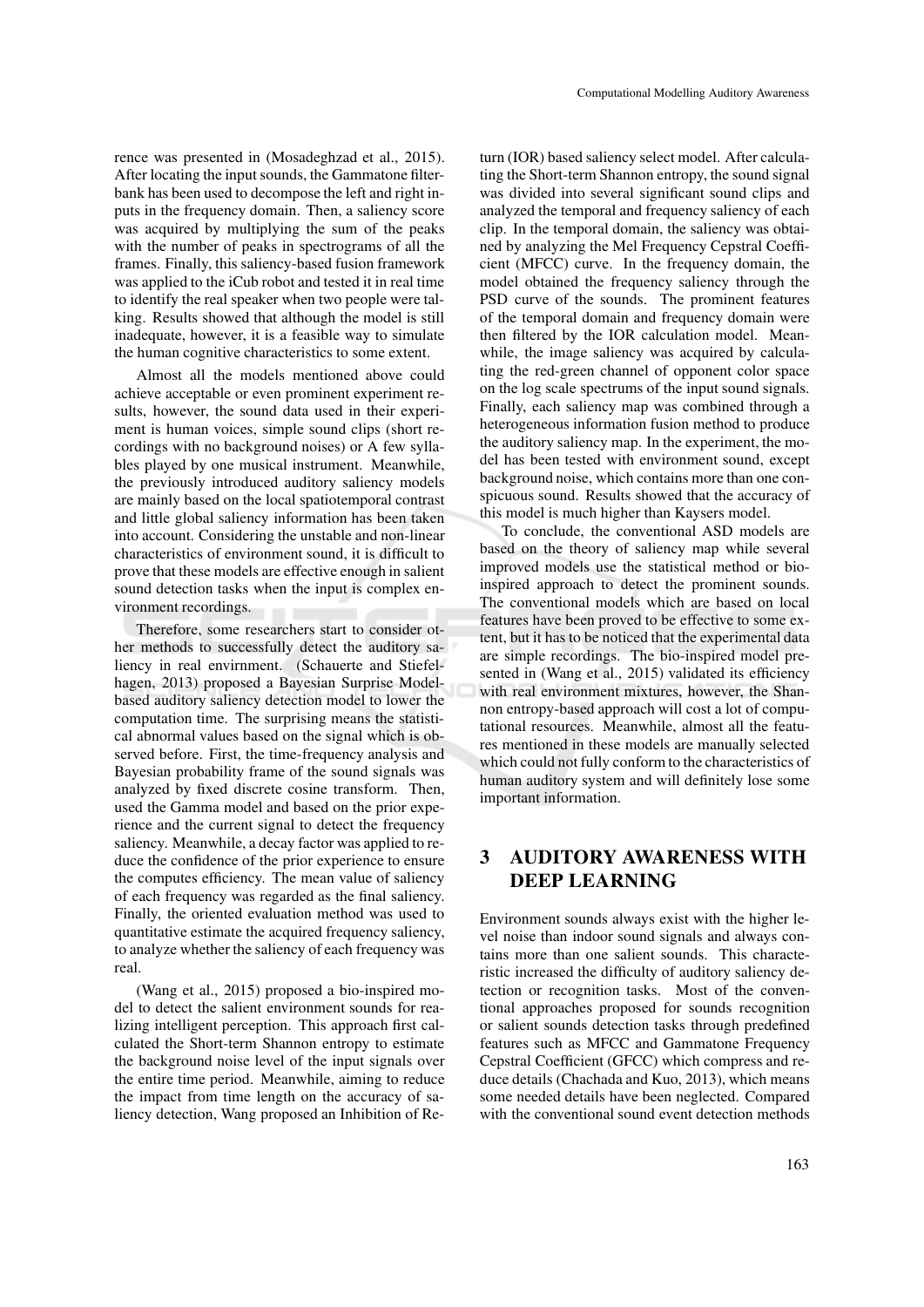using manually selected features, neural network models can directly take spectrograms and even raw waveforms as inputs to train the networks while selecting the features itself. Therefore, a growing number of researchers believe that the deep neural architectures which simulate the learning mechanism of human could significantly improve the performance in acoustic detection and classification tasks.

Deep neural networks, also known as deep learning, is part of a broader family of machine learning methods based on learning data representations, it is an algorithm that attempts to abstract high-level data using multiple processing layers consisting of complex structures or multiple nonlinear transformations. Deep learning architectures such as deep neural networks, convolutional neural networks, and recurrent neural networks have been applied to fields including computer vision, speech recognition and audio recognition, which show superior performance than conventional classifiers. The benefit of deep learning is to use unsupervised or semi-supervised feature learning and hierarchical feature extraction algorithms instead of manually acquiring features. This characteristic of DL can effectively reduce the problems caused by predefined features in environment sound classification and recognition.

(Mohamed et al., 2012) applied the generative pretrained input based deep belief networks (DBN) for acoustic modeling in phone recognition. (Gencoglu et al., 2014) proposed a novel feature-based acoustic events recognition method with the deep neural network (DNN) classifiers. The features consisted of Mel energy features and 4 more frames around it. The pre-trained DNN with 5 hidden layers performed well in the experiment when compared with several traditional approaches (Li et al., 2017). (Espi et al., 2014) proposed a deep learning (DL) based AED model. In this literature, a high-resolution spectrograms patch is treated as the feature. The patch is a window of sound spectrogram frames stacked together and used as the input instead of the predefined features for deep neural networks (DNN).

In recent years, the log-mel features and MFCC features of sounds which is represented by spectrograms are commonly used as inputs to train deep models for sound classification, hence, the convolutional neural networks (CNN), which able to extract higherlevel features that are invariant to local spectral and temporal variations, based sound classification approaches have drawn a lot of attention in recent years. A deep model consisting of 2 convolutional layers with max-pooling layer and 2 fully connected layers is presented in (Piczak, 2015), which firstly provide the evidence that CNN can be effectively used in classifying environment sounds. (Salamon and Bello, 2017) proposed a model which comprised of 3 convolutional layers interleaved with 2 pooling operations, followed by 2 fully connected layers. Most works, including the above-mentioned networks, in auditory event recognition follow similar strategies, where signals lasting from tens to hundreds of ms are modeled first. (Takahashi et al., 2018) proposed a 9 layer CNN networks which inspired by VGG Net (Simonyan and Zisserman, 2014) with signals lasting multiple seconds handled as a single input. Furthermore, the labeled data is one of the main barriers to training deep neural networks, and available datasets of environmental sound recordings are still very limited. Therefore, the above-mentioned literature all use data augmentation to acquire more training database. In (Salamon and Bello, 2017), the experiment result also proved that the classifying accuracy of CNN will be better when data augmentation was applied.

Environment sound always exists as mixtures, and there can be multiple sound sources that belong to the same class. Furthermore, monophonic sound event detection systems (conventional auditory events detection approaches) handle the polyphonic data by detecting only the prominent event, resulting in a loss of information in realistic environments (Mesaros et al., 2010). These factors mainly represent the challenges over acoustic event detection in real-life situations. If deep neural models only have the ability to classify and recognize individual sounds, it will greatly limit the practical application of neural networks based artificial intelligence. Hence, polyphonic detection is an essential ability for artificial intelligence to perform well in the complex environment.

Compared with monophonic sound event detection which deals with a single sound event at a time instance, polyphonic sound events detection aims at detecting simultaneously happened and multiple overlapped sound events. (Cakir et al., 2015) proposed a multi-label DNNs for polyphonic sound event detection in realistic environments. The inputs are first annotated frame by frame to mark out the active sound events in each frame. Recurrent neural networks (RNN) could directly use their internal state to process sequences of inputs in audio recordings. RNN has the ability to remember past states which make it could avoid the need for postprocessing or smoothing steps. The application of RNN have obtained excellent results on complex audio detection tasks, such as speech recognition (Graves et al., 2013) and polyphonic piano note transcription (Bock and Schedl, 2012). Motivated by this, (Parascandolo et al., 2016) proposed a bi-directional long short-term memory RNN based approach to polypho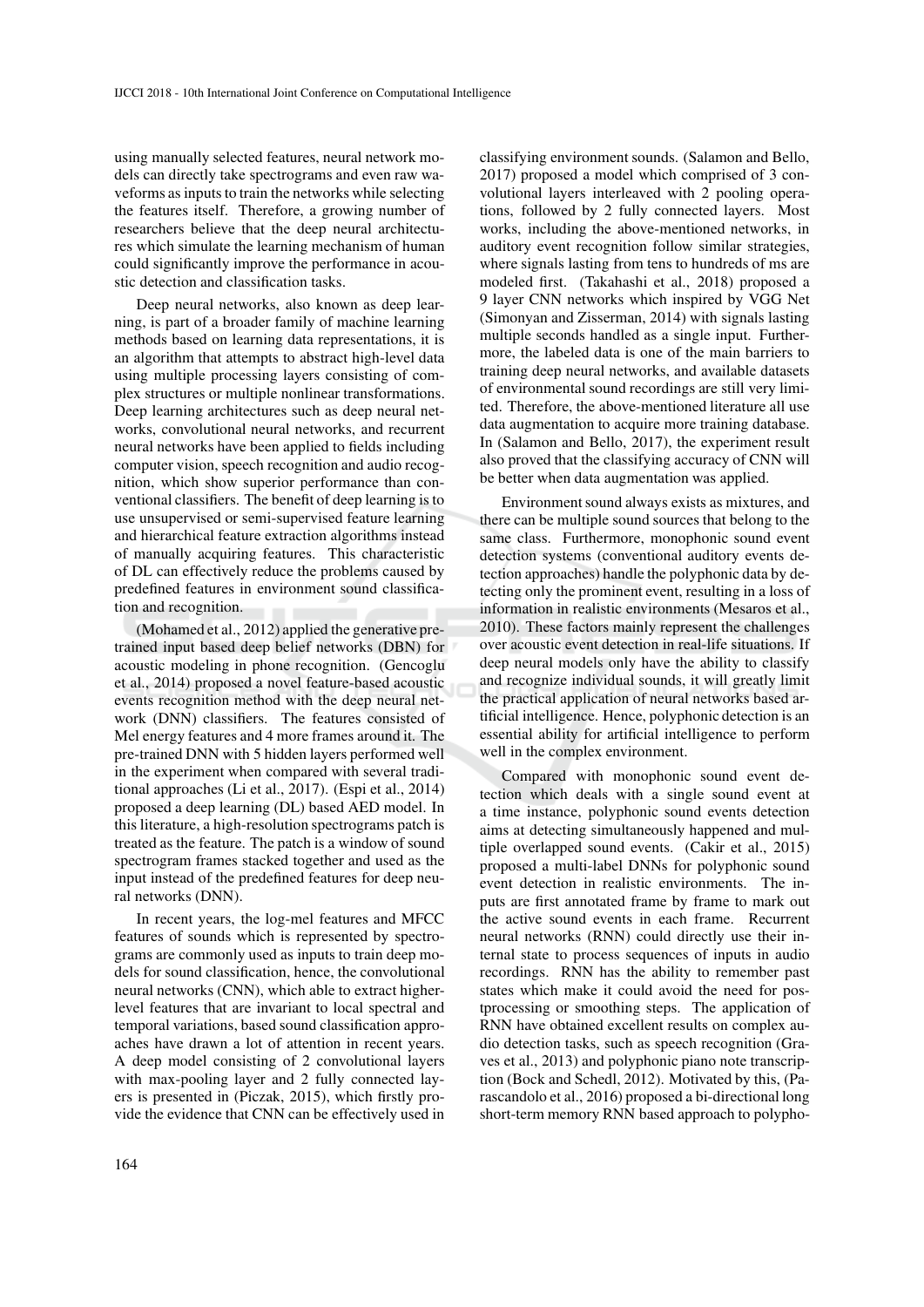nic sound event detection in real life recordings.

According to the ability that RNN can learn the longer term temporal information in the audio signals, combined RNN with CNN could achieve better performance in complex sound event detection tasks. A combined CNN and RNN two complementary classification methods which is called CRNN are presented in (Cakir et al., 2017). The higher level features are first extracted by convolutional layers, then, after pooling in the frequency domain, these features are fed into recurrent layers to acquire sound event activity probabilities. Experiment result shows a clear improvement of the proposed architecture when compared with CNN and RNN in polyphonic sound event detection. (Adavanne et al., 2017) propose to use low-level spatial features extracted from multichannel audio for sound event detection with a CRNN. Furthermore, the author extended convolutional recurrent neural networks to handle multiple feature classes and process feature maps using bi-directional LSTMs. Experiment result showed that with binaural spatial features, the accuracy is higher than using monaural features.

The most popular feature to train DNNs, and their variants, are log-mel features and MFCC features. However, a filter bank that is designed from perceptual evidence is not always guaranteed to be the best filter bank in a statistical modeling framework (Sainath et al., 2015). Inspired by this, a growing number of researchers start to use raw waveforms as inputs to avoid information lost for training neural networks. (Sainath et al., 2015) proposed a Convolutional, Long Short-Term Memory Deep Neural Network (CLDNN) acoustic model which trained on over 2,000 hours of speech and achieve a competitive performance with log-mel based deep models. Research result shows that applying LSTM directly will cause excessive time steps, hence, the original recordings are first processed by a time convolutional layer (tConv). Then, the frame-level feature produced by tConv is passed to the CLDNNs. In the CLD-NNs, convolution layers are used to reduce frequency domain changes, LSTM layers are used for long-time domain modeling and DNN is the classifier.

(Dai et al., 2017) found that most waveform-based models have generally used very few (less than two) convolutional layers, which might be insufficient for building high-level discriminative features. Hence, the author proposes a very deep convolutional neural networks with waveforms as inputs. In order to have a better representation of sounds, large receptive field in the first convolutional layer are applied to mimic bandpass filters, while very small receptive fields are used to control the model capacity. Meanwhile, fully

connected layers and dropout function are abandoned as well. Experiment result showed that with the layers of model gained, the performance gained.

Computational modeling of auditory awareness plays a major role in a large variety of artificial intelligence applications. To be specific, a bottom-up attention mechanism specifically designed for efficient auditory surveillance demonstrated powerful detection of alarming sound events such as gunshots and screams in natural scenes (Hu et al., 2010). However, due to the insufficiency of the database, current deep model-based methods commonly use single sounds or artificially synthesized mixtures to train the networks rather than the real environmental sounds. Meanwhile, manually-selected has been proved that the loss of information cannot be avoided, but use raw waveforms as input need not only more layers but also large receptive fields in the first layer which demand a high quality of hardware. Furthermore, the conclusion from (Sainath et al., 2015; Dai et al., 2017) clearly showed that training deep architectures with waveforms could only match the performance of the model using log-mel features.

### **4 CONCLUSIONS**

We conduct a survey on auditory saliency map based models and recent deep neural networks based approaches in the research field of modeling acoustic perception in this paper. The existing methods could be classified into two categories: convolution techniques based on ASM and other methods. The first kind of approaches was based on visual saliency map and they are easy to compute. However, depending on the experiment results we can conclude that they are not efficient enough in simple sound saliency detection, not to mention the environment sounds which has more complex composition and structures. Even the second kind of techniques performed better than the first one, experiment results showed that there is still vast room to improve the current techniques.

One major barrier to the application of acoustic perception models is the absence of a universally applicable and accurate human auditory perception model. Existing models are proposed for specific tasks and the performance will be greatly reduced when they are used to detect other kinds of sound. Another important problem is the lack of a universal environment sound database. Although there is some sound database, most of the units are just simple sounds. Furthermore, the current research works showed that the accuracy could be improved but the computational complexity will raise as well. This means that the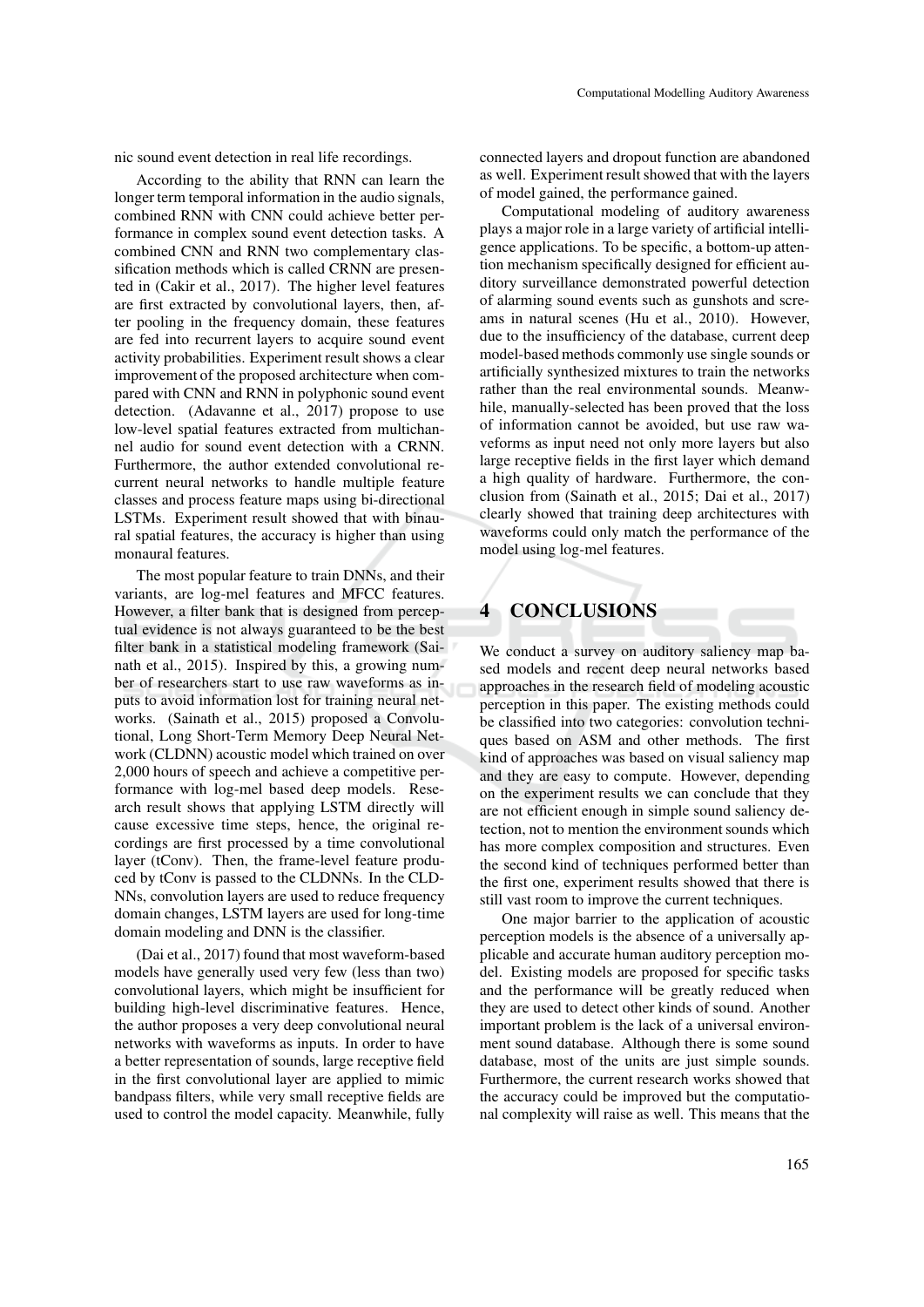existing method could not detect the salient sounds in real time. Therefore, the application of acoustic perception models on the artificial intelligence for understanding the real environment is still severely constrained.

The novelty detection approaches show a possible way of applying DL in auditory saliency detection. Novelty detection aims at recognizing situations in which unusual events occur. Plethoric novelty based approaches have been proposed in medical diagnosis (Clifton et al., 2011), electronic IT security (Patcha and Park, 2007) and damage inspection (Surace and Worden, 2010). Only in recent years, novelty detection attracts the attention of researchers in the field of auditory perception. (Principi et al., 2015) presented a system to deal with acoustic novelty. When abnormal events occurred, this system could alert the users to help them take appropriate decisions. (Marchi et al., 2017) presented a broad and extensive evaluation of state-of-the-art methods focus on novelty detection and show evidence that RNN-based autoencoders significantly outperform other methods. In practical application, we assume that after training DNN or its variants by tremendous sound samples of different classes and different sound scenes, while training the model to judge what kind of acoustic events are possible to exist in the current scene. After all, the model could be used to detect whether there are some abnormal or salient sounds appeared in the current environment. This could be regarded as recognizing the novelty or saliency sound in the mixtures through deep architectures.

Deep neural networks clearly have the potential to improve the performance of environment sound perception and further help to build practical artificial awareness. However, no competitive research results have been achieved compared to its applications in visual awareness, great effort is still needed in the future.

### **FUNDING**

This article was supported by the China Scholarship Council [Grant Nos. 201606290083] for 1.5-year study at the University Paris-Est. This research was also supported by the National Science Foundation of China under Grants 61502391 and by the Natural Science Basic Research Plan in Shaanxi Province of China under [Grant Nos. 2017JM6043].

### **REFERENCES**

- Adavanne, S., Pertila, P., and Virtanen, T. (2017). Sound event detection using spatial features and convolutional recurrent neural network. In *2017 IEEE International Conference on Acoustics, Speech and Signal Processing (ICASSP)*. IEEE.
- Bock, S. and Schedl, M. (2012). Polyphonic piano note transcription with recurrent neural networks. In *2012 IEEE International Conference on Acoustics, Speech and Signal Processing (ICASSP)*. IEEE.
- Botteldooren, D. and De Coensel, B. (2009). Informational masking and attention focussing on environmental sound. In *Proceedings of the NAG/DAGA meeting*.
- Cakir, E., Heittola, T., Huttunen, H., and Virtanen, T. (2015). Polyphonic sound event detection using multi label deep neural networks. In *2015 International Joint Conference on Neural Networks (IJCNN)*. IEEE.
- Cakir, E., Parascandolo, G., Heittola, T., Huttunen, H., and Virtanen, T. (2017). Convolutional recurrent neural networks for polyphonic sound event detection. *IEEE/ACM Transactions on Audio, Speech, and Language Processing*, 25(6):1291–1303.
- Chachada, S. and Kuo, C.-C. J. (2013). Environmental sound recognition: A survey. In *2013 Asia-Pacific Signal and Information Processing Association Annual Summit and Conference*. IEEE.
- Clifton, L., Clifton, D. A., Watkinson, P. J., and Tarassenko, L. (2011). Identification of patient deterioration in vital-sign data using one-class support vector machines. In *Computer Science and Information Systems (FedCSIS), 2011 Federated Conference on*, pages 125–131. IEEE.
- Dai, W., Dai, C., Qu, S., Li, J., and Das, S. (2017). Very deep convolutional neural networks for raw waveforms. In *2017 IEEE International Conference on Acoustics, Speech and Signal Processing (ICASSP)*. IEEE.
- De Coensel, B. and Botteldooren, D. (2010). A model of saliency-based auditory attention to environmental sound. In *20th International Congress on Acoustics (ICA-2010)*, pages 1–8.
- Duangudom, V. and Anderson, D. V. (2007). Using auditory saliency to interpret complex auditory scenes. *The Journal of the Acoustical Society of America*, 121(5):3119–3119.
- Espi, M., Fujimoto, M., Kubo, Y., and Nakatani, T. (2014). Spectrogram patch based acoustic event detection and classification in speech overlapping conditions. In *2014 4th Joint Workshop on Hands-free Speech Communication and Microphone Arrays (HSCMA)*. IEEE.
- Gencoglu, O., Virtanen, T., and Huttunen, H. (2014). Recognition of acoustic events using deep neural networks. In *Signal Processing Conference (EUSIPCO), 2014 Proceedings of the 22nd European*, pages 506– 510. IEEE.
- Graves, A., rahman Mohamed, A., and Hinton, G. (2013). Speech recognition with deep recurrent neural networks. In *2013 IEEE International Conference on Acoustics, Speech and Signal Processing*. IEEE.